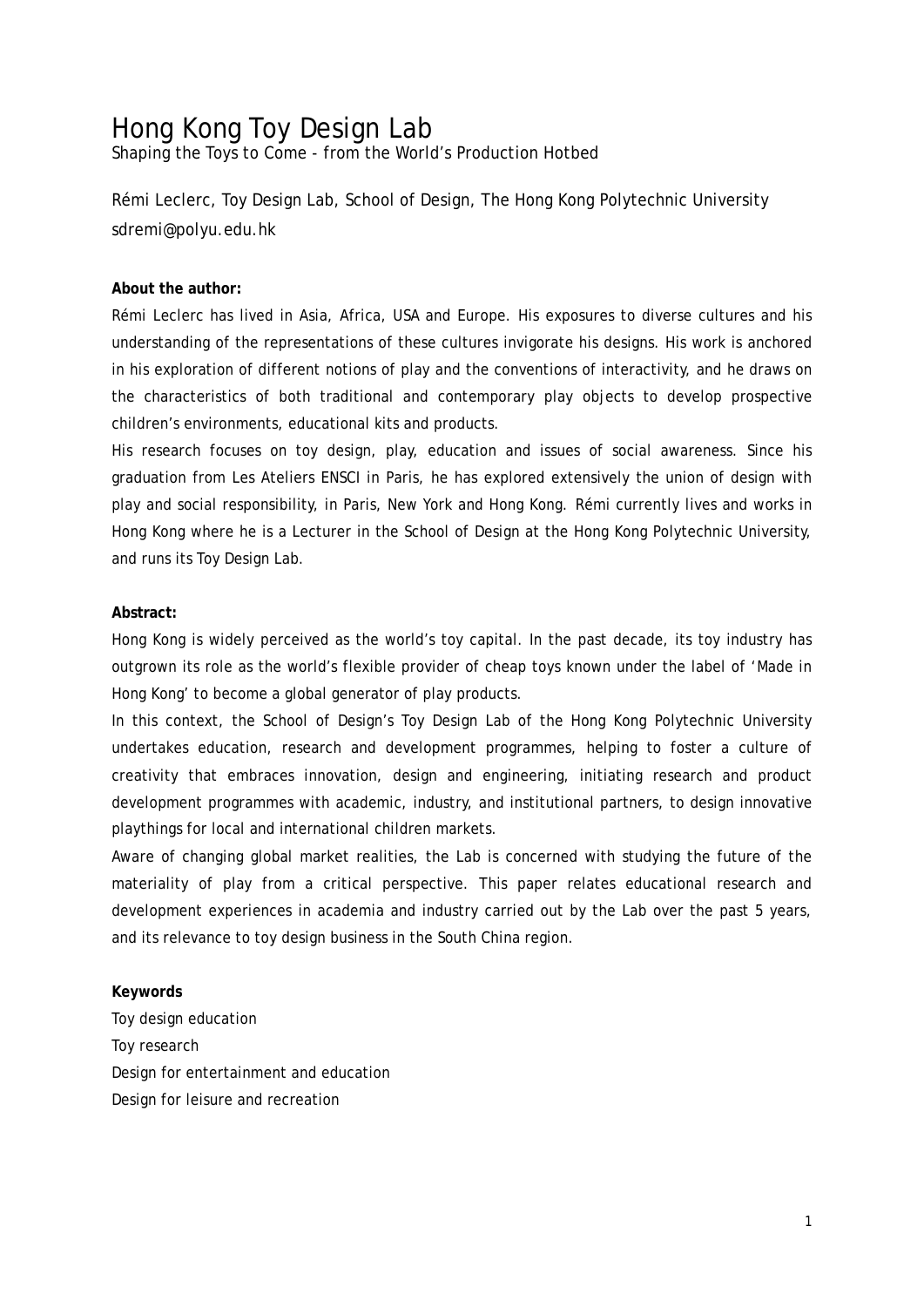## **1. Introduction: changing perceptions - from 'Made in Hong Kong' to 'Designed in Hong Kong'**

Hong Kong (HK) and China's Guangdong province are where leading toy brands set up design, sourcing, and marketing offices; where toy business stakeholders converge to negotiate business deals, review product line development, plan and control production quality, source components and samples, test products for safety, and sell and buy new products.

As the industry attempts to shift from a predominantly OEM (Original Equipment Manufacturing) or ODM (Original Design Manufacturing) business model, whereby it hardly controls product output, to more profitable, albeit a more remote dream, OBM (Original Brand Manufacturing), and necessarily, OSM (Original Strategic Manufacturing) models, whereby its companies could control the market, it is turning to academia to develop means to 'inspire' innovation from within its ranks of managers.

Thus HK has staked its place on the creative toy design map, and the Region's effervescent cultural dynamism, a unique blend of East Asian, European and American cultural influences (Ngai and Turner, 1995), has now come of age and is exporting creative talent to economies across the world, generating among other outputs entertainment product concepts and designs for children.

HK designers are ideally positioned to explore the novel cultural horizons such an opportunity presents to them – the stuff play is made of – brought about by the changing market landscape, while bearing contemporary relevance to their own cultural fabric.

The School of Design (SD) of Hong Kong Polytechnic University (PolyU) is HK's sole provider of toy design education at tertiary level and trains students immersed in HK's unique cultural system. As part of SD, the Toy Design Lab aims at helping HK toy companies maintain and consolidate their current position as the world's leading exporters of toys from HK and China, produced in the factories they solely own or run through jointventures in China. The Lab's goal is to foster from within HK a culture of creativity that embraces innovation, design and engineering.

The Lab aims to:

- 1. Act as a resource centre for play design students and practitioners
- 2. Support academic research in the fields of play culture and play product design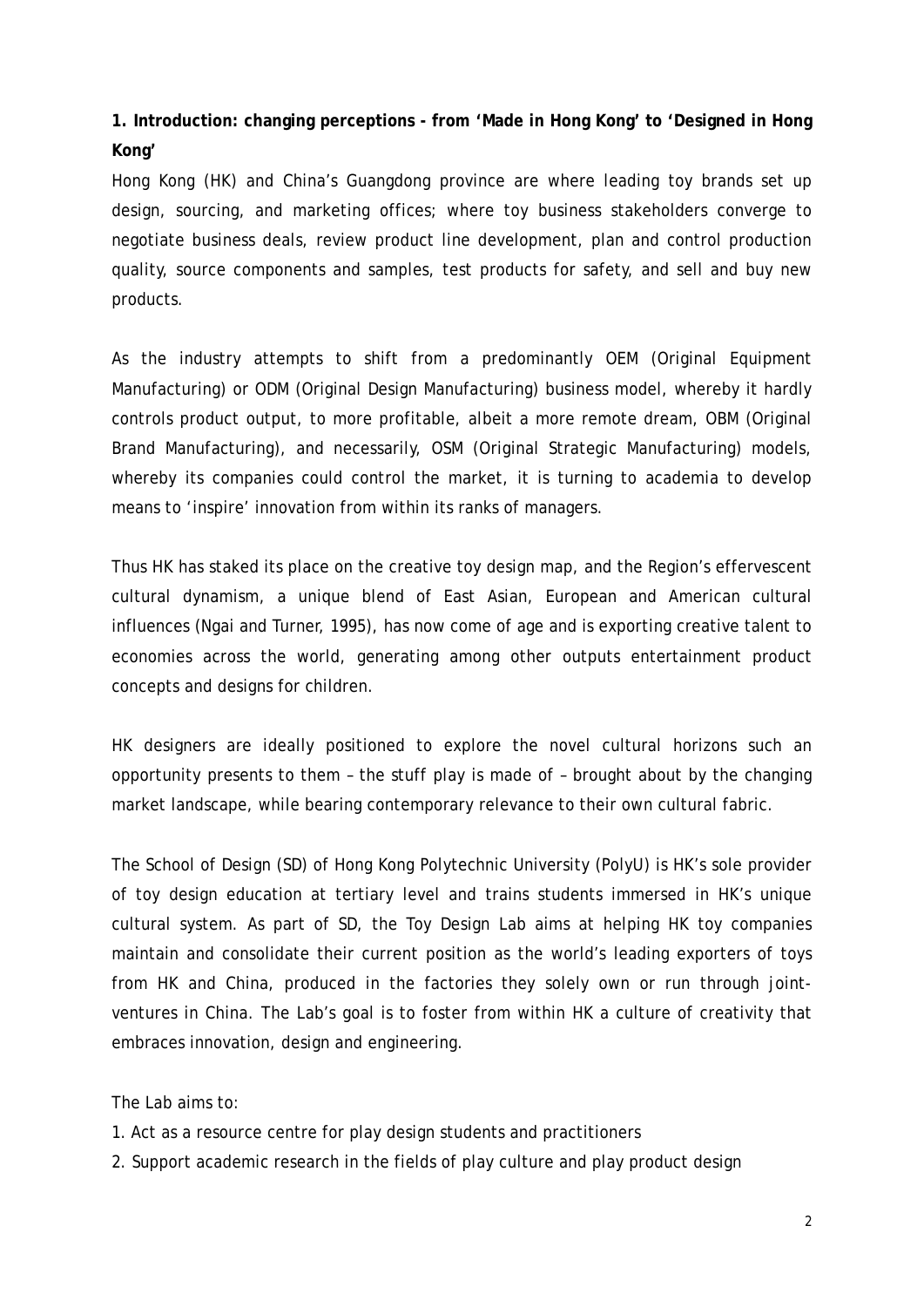3. Foster best practices for the development of sustainable entertainment, education, leisure and recreation product design solutions for the industry

4. Showcase SD's ability to generate professional creative play design presentations

The development of the toy manufacturing industry has been steered by engineering and marketing, disciplines which provide managers with the promise of certainty. Now, design's ability to plan for uncertainty is suggested as a more appropriate discipline for long term strategic development in an ever changing business context. The Lab works with manufacturers to foster a business culture that sees design as a fundamental management practice contributing to the successful development of a business; and proposes it integrates a practice that is not limited to product development and should be the basis for best corporate strategic development practices.

The author has worked in the play industry for over 15 years, in HK and in the US, and has frequent contact with local play design practitioners, manufacturing and marketing company managers, product developers and production managers. The following is an account of professional industry and academic practice in the fields of education, entertainment, and leisure product development. Informal meetings with Toy Manufacturers' Association of Hong Kong (TMHK) leading members, SME managers, and model makers helped provide insight on the current issues the industry is facing.

## **2. Hong Kong toy industry strategies for innovation: the OEM>ODM>OBM>OSM conundrum**

## **2.1 Current development practice mainstay**

The competitive nature of the toy business makes it difficult to formally interview companies directly about their design innovation strategies. The following relates comments voiced to the author throughout the past 10 years from various industry stakeholders.

#### Design innovation practices in transnational marketing companies

According to informal interviews with designers from subsidiaries of U.S. OBM/OSM companies, toy designers do occasionally meet in groups in their headquarters to brainstorm toy concepts while collating background information in the form of visual boards. These companies also rely on toy inventors and design consultant firms. Focus groups may be used, for two main purposes: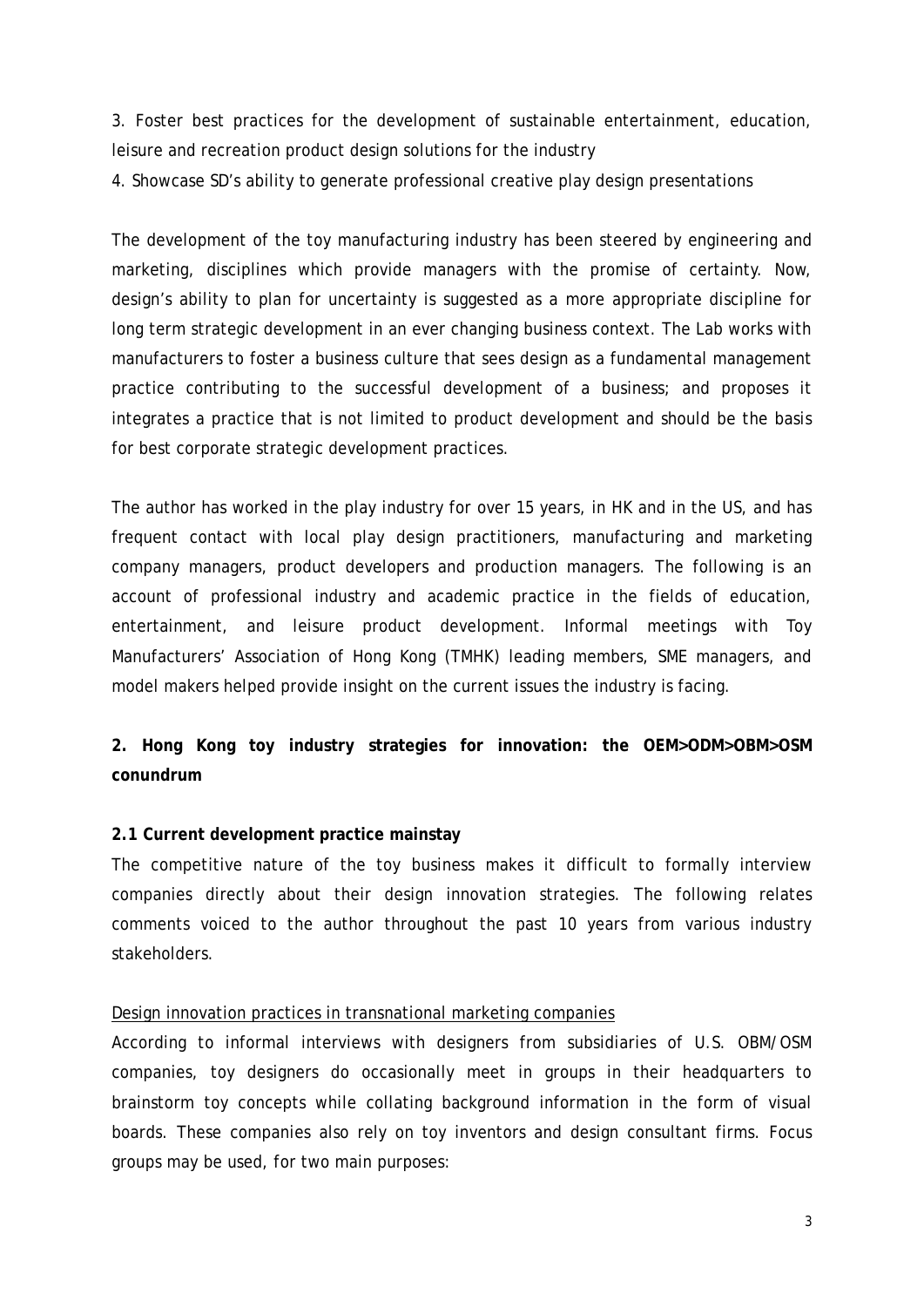One, for marketing tests to be conducted with children playing with prototypes, to assess appropriateness of designs, i.e. play value and popularity, before investments are approved by management for expensive manufacturing tooling plans.

Two, for beta-testing a toy before design details are finalised.

Design innovation practices in local product development and manufacturing companies

Though creative meetings are more and more organized in the larger companies, OEM/ODM company strategic manufacturing and design decisions often rely on the opinions of foreign marketing and sales, as well as local managers' appreciation of fashion trends.

Apparently the widespread culture of toy inventors does not seem to be shared by local HK companies, an indication of their need to control everything in-house.

Also, little consideration is given to child development theory, an indication of the different perspectives on child development in a trans-cultural export business context.

Finally, the seasonal nature of the industry (buyers require novelty for every Christmas) leaves little time for local design teams to effectively use the growing array of design research methodologies. Design research is more often limited to internet browsing.

## **2.2 The future of Hong Kong manufacturing for play: turning a (container cargo) ship around**

"Name a global [toy] brand that is Chinese." "Can't do it? Here's why" Time magazine sardonically muses on the cover of its July 27, 2009 issue. Are *you* familiar with these Brands: Wah Shing Toys Company, or Crown Ace Ring Toys? Most likely not – then again you would not – despite employing tens of thousands of workers and shipping millions of products to every continent in the world, these companies are hardly mentioned outside their business context. Both are among the world's biggest OEM and strategically positioning themselves in the ODM operating business model, pitching concepts and products developed internally to their international brand clients, for whom they may also be supplying development and manufacturing services.

Initially established as a means to define business operation modes and differentiate companies' quantitative output from qualitative, a change in this system is appreciated as a qualitative evolution following hierarchical value-creation modes of operation, from product development and manufacturing to strategies creating new value and markets.

One could summarize the system as follows: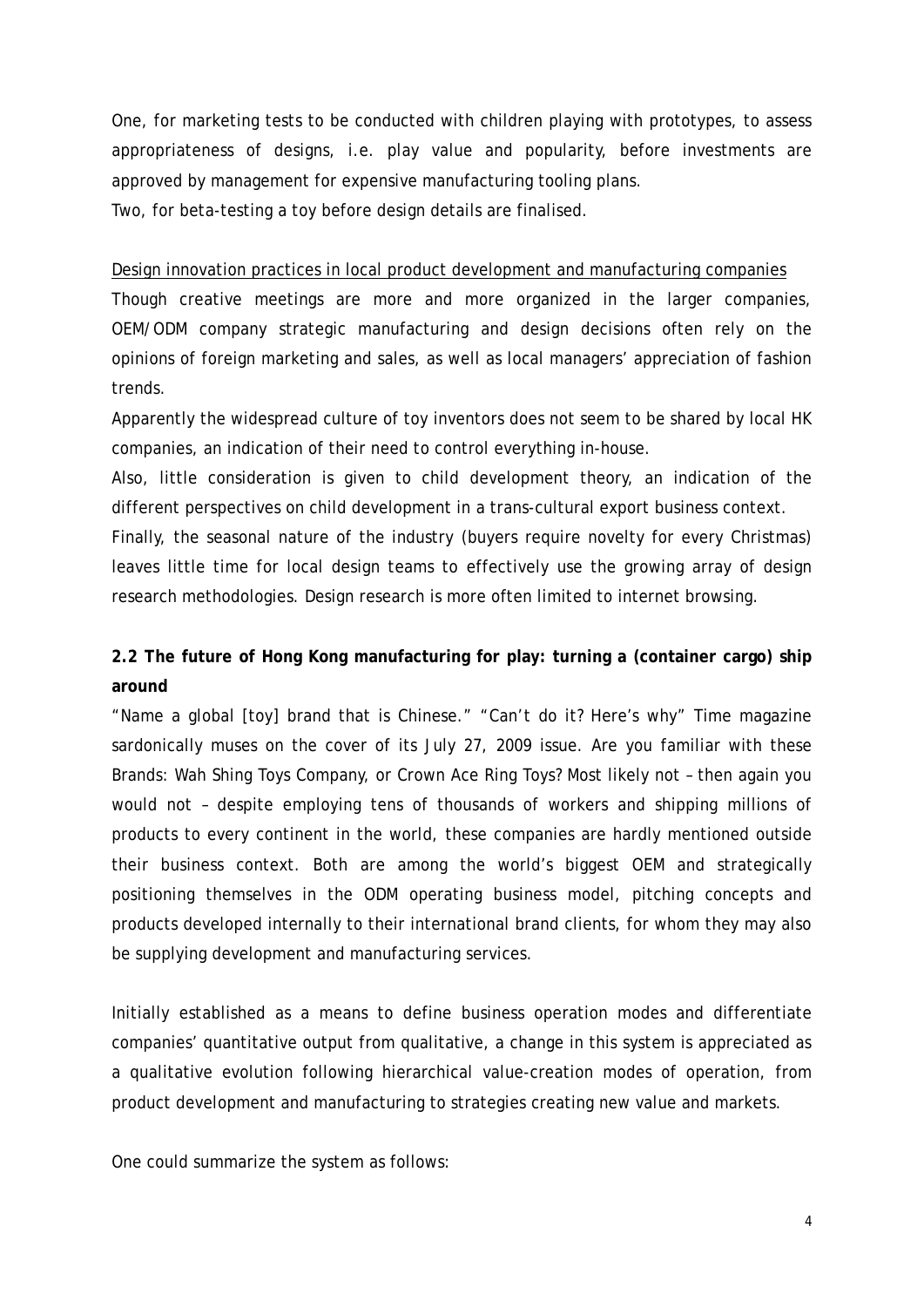Servicing product development and manufacturing:

OEM: *I Know How* (to develop and manufacture Equipment designed by marketing companies)

ODM: *I Can Do* (Design models to sell to marketing companies in different markets)

Creating new market and value:

OBM: *I Sign* (my products with my Brand)

OSM: *I Stay* (in the market thanks to my Strategies, and ward off threats from competition)

#### **3. Challenges to integrating design thinking in corporate strategy**

With designs submitted by clients, one can appreciate why OEM companies do not see conducting product marketing research as necessary. However, the industry is intent on moving up the value chain: more and more OEM companies are opening subsidiaries for ODM/OBM development. Unsurprisingly, many face limitations, be they internal or external. 'M', i.e. HK Management, specializes in the ability to conduct operational processes: HK 'Knows How' and 'Can Do'. Rather, 'O', i.e. 'Original' appears to be problematic, as HK has yet to spell a brand it can 'Sign', or with which it needs to 'Stay'. Several issues may be considered for an explanation of this conundrum. Reflecting the transient nature of the territory, the local toy manufacturing industry appears to be constantly undergoing changes, for historical, cultural, and structural economic reasons.

#### **3.1 External perceptions**

'Designed in HK' is in the process of replacing 'Made in HK' – local manufacturers are just starting to get to grips with design as a core engine for development.

The challenge of the switch is multiple: HK-owned manufacturing companies face external expectations, a consequence of the 'What you want, we can do' slogan of HK's 60s manufacturing 'golden age'. Little surprise then buyers do not perceive HK as a place where design is flourishing, even less where design creativity is nurtured. With most political and economical decisions made elsewhere, HK's cultural identity is at best an elusive topic. An export-driven market mainly shaped by Western and Japanese contemporary pop culture, HK's industry hardly ever designs for its own local consumer market. Producing designs for international brands the headquarters of which can be found in Los Angeles, New York, Tokyo, Nuremberg or Paris (but could nevertheless have been designed in development offices in Hong Kong), HK has difficultly shaking off the 'workshop of the world' label, which, though in reality it applies now to Dongguan on the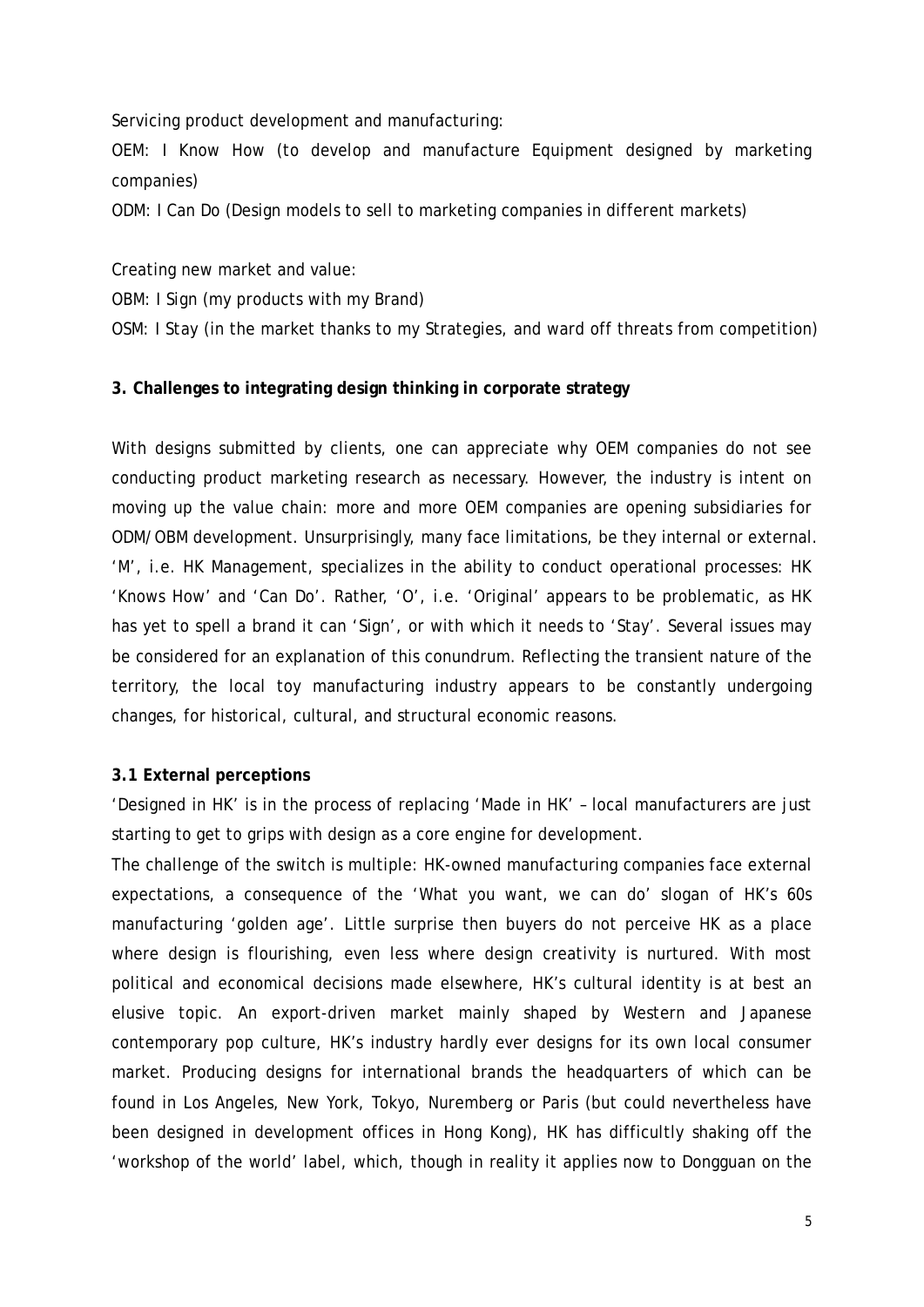other side of the border in the mainland, is set in the international buyer - and consumer consciousness.

## **3.2 Internal stigmata**

The OEM/ODM business model on which HK's manufacturing sector has based its success has now turned into a complex that it is now trying to eradicate. The challenge is to shift from a 'product churning' quantitative paradigm to the qualitative OBM/OSM models whereby companies mediate abstract systems of relationships – brands – to appropriately defined consumer markets. Unfortunately several brands have already established their predominance over manufacturing and are holding on huge segments of the market share. For local ODM companies to carve a place among established U.S., Japanese, or European brand players would be akin to turning a huge container cargo ship around. Paramount in its priorities is a need for a cultural sea change for which current production managers – in the main boasting backgrounds in engineering or marketing (or law and accountancy!) – are little prepared to appreciate.

'Designerly' thinking strategies to plan for change – the unpredictability inherent to creative development processes – is more suited to help manufacturers prepare for the jump from OEM/ODM to OBM, and eventually OSM.

## **3.3 Export or import? Designing for others or designing for the other?**

HK toy design apprentices and practitioners are struggling with the cultural reality of this export industry, as they are designing for cultural contexts foreign to theirs. They design for abstract concepts of players defined through second hand account from managers, generalizations and stereotypes. A combination of lack of (development) time, poor cultural awareness, exoticization, limited marketing knowledge, and absence of usercentered design processes has designers working in these 'transition' companies illprepared to provide appropriate design solutions for the 'other'.

## **3.4 Appreciating the value of Child Psychological Development**

The cognitive developmental science of child psychology structured by Piaget, Vygotsky, and Parten among others has little resonance in the practices of would-be OEM/ODM companies that produce the overwhelming majority of toys consumed in the world. This would probably not be the case if they had the liberty not to deal with OBM/OSM companies, which are still in the main rather motivated by trends, fads, gimmicks or technological innovation – aspects of innovation which have come to dominate much of the creative drive in the industry. Furthermore, standing in-between so called Western and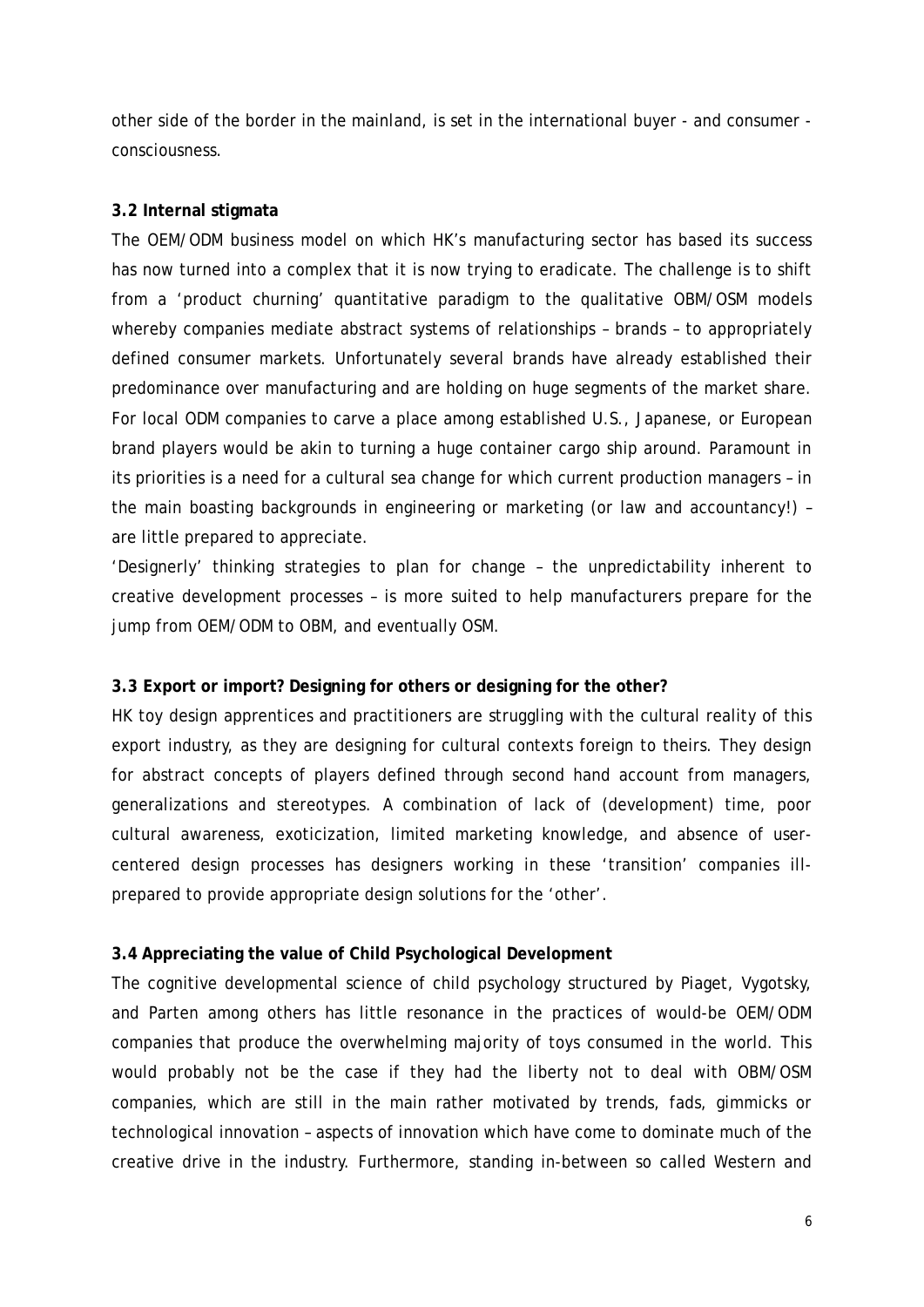Eastern cultures, HK toy developers may have different appreciations of the motivations at the root of child development, which may be at odds with those taken for granted in their customers' homelands.

#### **3.5 Contextual challenges of rising costs: politics, land, labour, oil**

Local manufacturers have thrived despite – or thanks to – an ever-changing business context. The short-lived post-war manufacturing industry based in HK proper (whence from the label 'Made in Hong Kong') underwent successive waves of relocation, triggered by China's Reform and Opening in 1978 and the prospect of higher revenue due to cheaper labour and land rates.

1<sup>st</sup> wave: relocalisation of development & production facilities from HK to Shenzhen (Mainland China)

 $2^{nd}$  wave: relocalisation of development & production facilities from Shenzhen to Dongguan (Mainland China)

3<sup>rd</sup> wave: relocalisation of development & production facilities from Dongguan to further inland

Ironically, China's successful economic development has witnessed in recent years a return of certain facilities such as design, engineering or sourcing offices to either Shenzhen or Hong Kong, as increasing labour and land rates in the Guangdong Province have made it just as viable to operate these facilities closer to home. While some design development and production planning offices are located at the border close to HK, services such as sourcing and administration that had moved 'up North' (HK lies at the Southern tip of China's Guangdong province) have now returned.

To add to the ever-changing structural aspects of domestic politics, manufacturers are at the mercy of fluctuations (read: increase) in the price of commodities, the main one in the toy industry being plastics, a derivative from oil. As OEM/ODM companies generate profit from the sales of items to be marked up for retail, they are engaged in fierce competitive battles to bid the lowest price to buyers while maintaining a reasonable profit margin. With the ever rising price of oil, margins are squeezed thin, forcing companies to look for even larger orders.

#### **4. Toy Design Lab activities - overview**

With industry turning repeatedly to PolyU for inspirational guidance, the SD developed a toy design curriculum in 2002 to nurture creative toy design talent, with the Lab anchoring a critical, theoretical basis for the development of homegrown perspectives on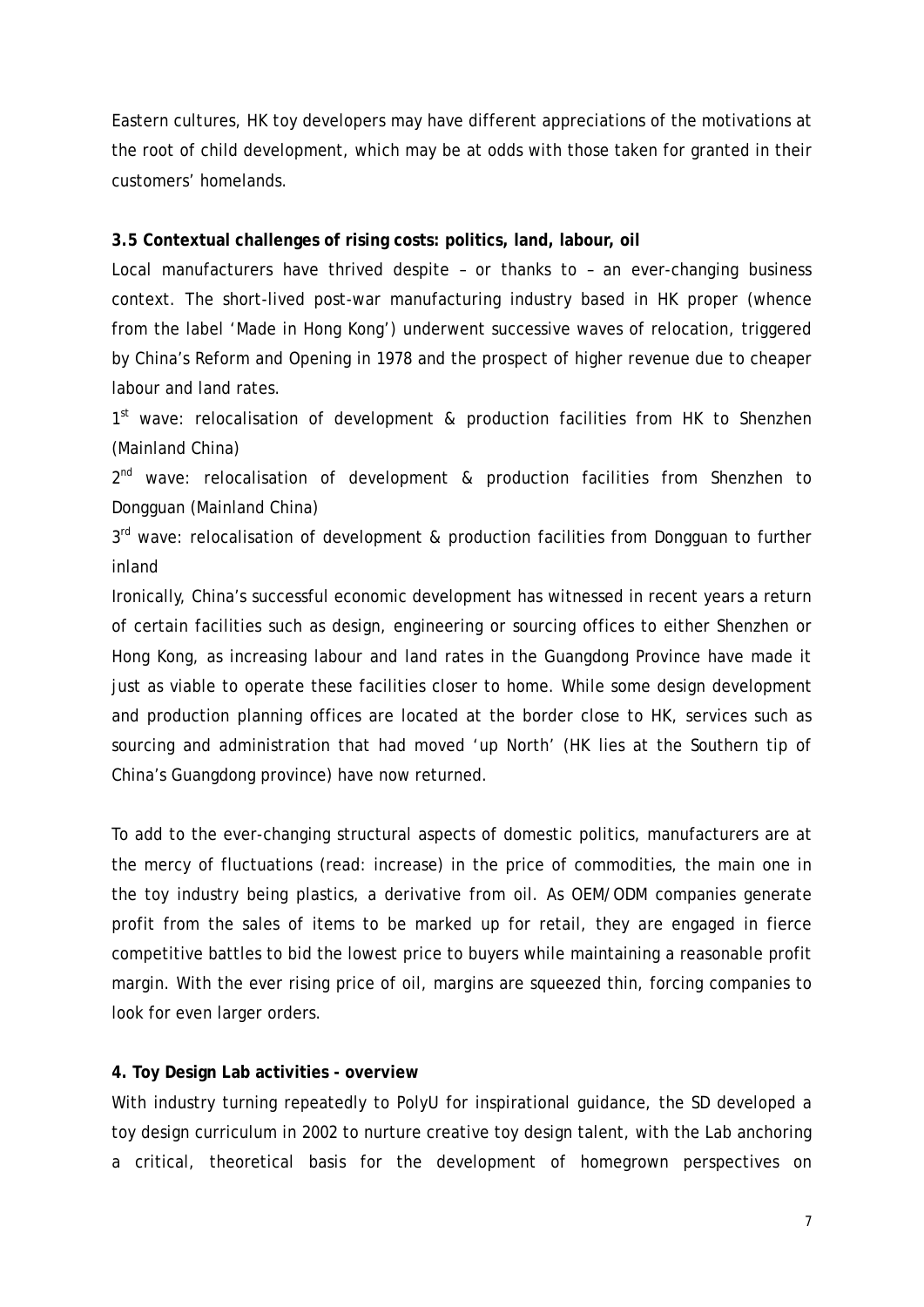international play culture. One could refer to Huizinga (1938), who contends that culture is the outcome of play (1938) and see in the reification of mass-mediated cultural values, the fact that toys should be appreciated as *novelty* and *agency* (Sutton-Smith, 1986), verifying Barthes' contention that "objects are initiators: [that] they are infinitely faster culture mediators than ideas, as powerful producers of fantasy as 'situations'."

The Lab has been conducting toy design education, research and development programmes since January 2004. It works with academic and industry partners and initiates research and product development programmes to design innovative playthings for local and international markets. Its educational aim is to cultivate students' appreciation of innovative toy design and development processes through the analysis of existing juvenile products, the establishment of a set of play and design specifications and the development of personal conceptual approaches relevant to contemporary multicultural contexts.

## **5. Teaching**

Through experiential education, the Lab trains apprentices and inspires professionals to develop innovative play concepts. Among the Lab's main objectives is to steer student design project development to shape compelling arguments. Big and small-sized marketing and manufacturing companies have acquired designs developed by the Lab. All students it has mentored are now active in professional toy development structures.

## **5.1 Student projects**

The Lab provides Masters (MDes), Bachelor (BA Hons) and Associate Degree (AD) students with opportunities to design for play as part of their compulsory or elective curriculum. Students work out playthings, mostly for children but occasionally for adults (50% of toys in the world are consumed by adults), in subjects such as Design Thinking, Toy Design, The Consumer as Producer or in such capstone projects as the Client and Final Projects. In capstone projects students are required to develop user-centred research methodologies and run creative workshops with children, organised with local and international primary and secondary schools. Findings inform the creative process and help validate conceptual development decisions.

#### **5.2 WIE Work-Integrated Education**

The Lab supports the education and industrial community in different ways and organises: - Work Integrated Education workshops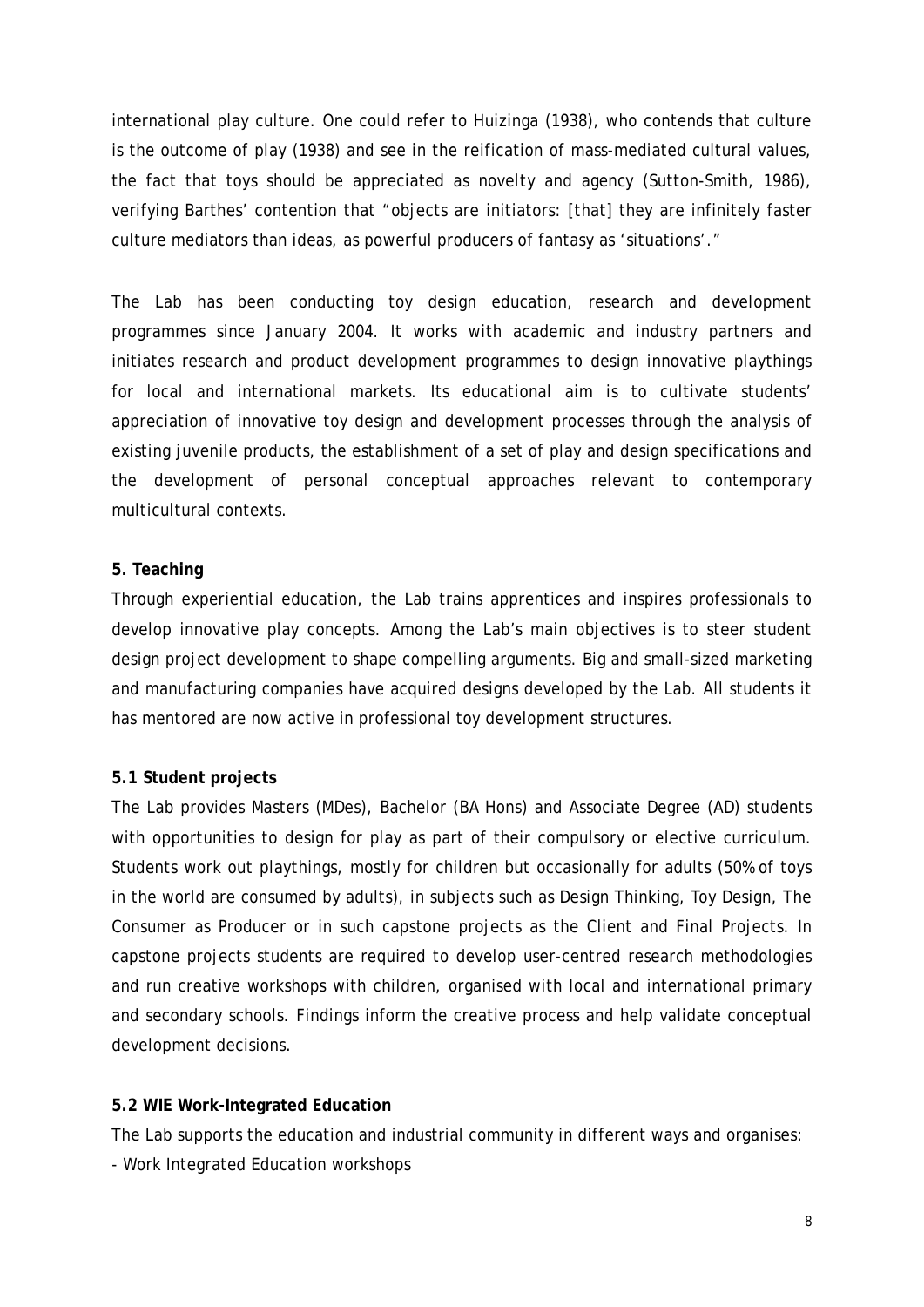- Study visits to model-making factory
- Visits to manufacturing plants
- Study Trips
- Graduate job placements and student trainee placements
- Seminars with professionals



Figure 1: WIE Work Integrated Education Workshops – Shenzhen model-making factory visit, Hong Kong 2004 - current

## **5.3 Continuing Education**

PolyU's SD and PolyU's Management and Executive Development Centre (MEDC) jointly offer a comprehensive training programme to provide the contemporary design knowledge and skills needed in the toy manufacturing industry through a structured learning path for in-service practitioners to enhance skills and competencies.

Upon successful completion of the programme, participants will be able to:

- Assess market opportunities to identify appropriate toy design solutions

- Contextualize design, technology and business to develop, manufacture and market innovative toy products and brands

- Integrate inventors' creative contributions into design-led toy product development

- Advise strategic means to develop creative solutions for internationally competitive products and brands

- Identify efficient sustainable manufacturing processes and production technologies for marketing innovative products

## **5.4 Creative Workshops**

The Lab runs creative workshops with adults, youths, and children alike, to foster creativity for design processes and assess appropriateness of concepts. The intense, haptic processes of such workshops have proven appropriate platforms to elicit stream-ofconsciousness creative design directions to nurture design development.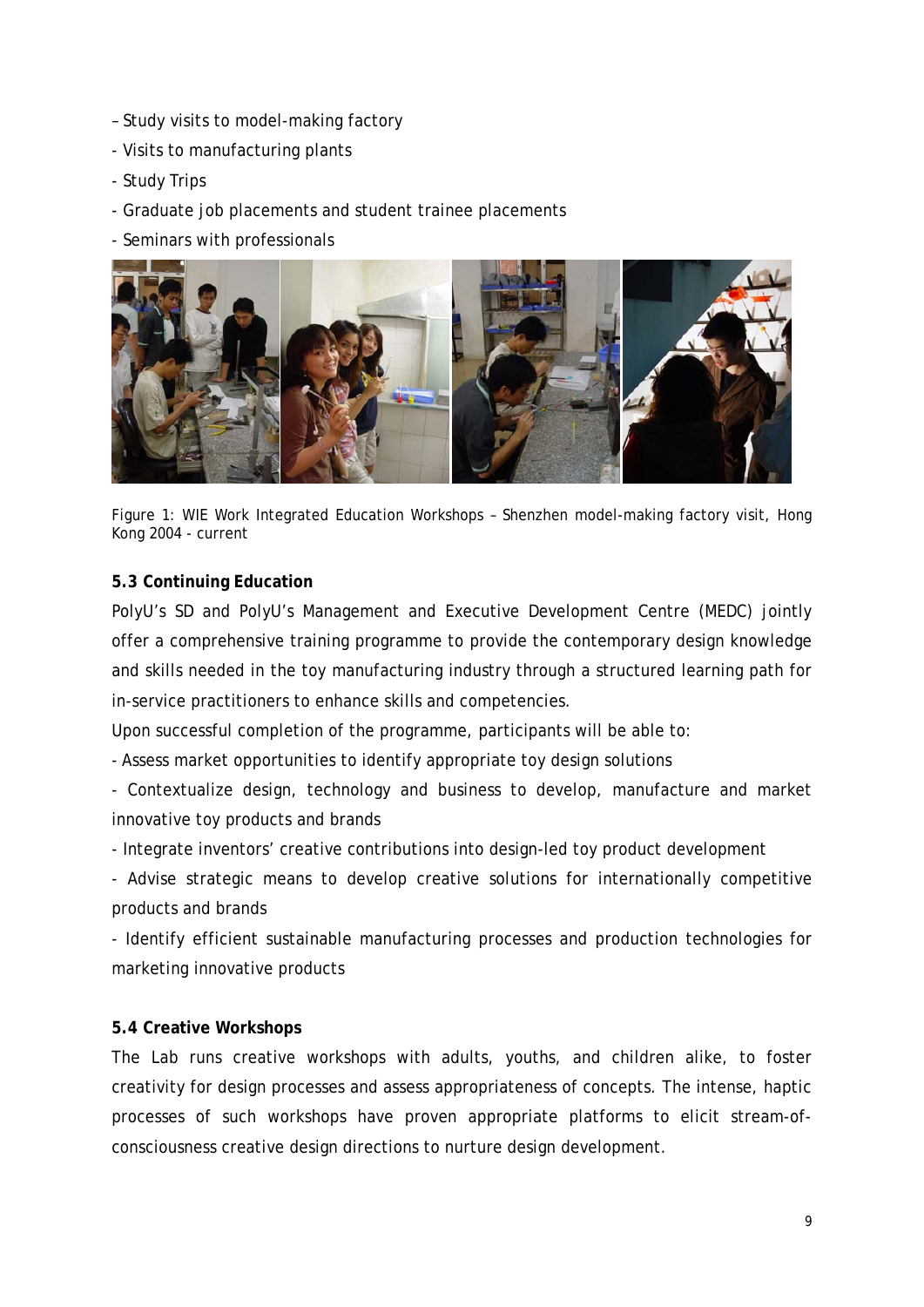## **6. Research and design project development – areas of investigation**

The Lab runs projects focusing on the following domains of investigation:

## **6.1 Ecoplay – design for sustainable play**

A series of Work-Integrated Education projects provided students with opportunities to investigate sustainable design solutions for material play and incorporate principles of environmentally friendly, or eco design. Through play and communication students accrue knowledge about these principles and explore their applications in the design process. The products integrated eco design principles, such as use of materials and choice of manufacturing process, and environmentally-friendly play patterns through concepts involving recycling found materials, or green bombs, or biodegradibility, or yet again ecoscience education.



Figure 2: Ecoplay - *Ecologics*, recycling material tool play set, TSE Tim Lok, Gerald WONG Tsz Lok, Rachel Reese WONG Wai Ying, Ali WU Ka Lai, BA (Hons) IPD Client Cooperative Workshop, Client: Crown Ace Ring Toys, Hong Kong 2008.

## **6.2 Recycla-play**

Extolling the value of found objects and their accidental qualities, the assignment for the AD in Design's introductory subject Design Thinking requires students to research into and accrue a basic understanding of play theory, play with a metaphorical or mechanical appreciation of the 5 senses, and reuse, or 'upcycle' found materials to execute working plaything in less than a month. As design apprentices manipulate objects found in the post industrial consumer wasteland, they experiment with materials, mechanical properties, forms, shapes, textures, and colours to generate delightful, humorous, and poetic objects,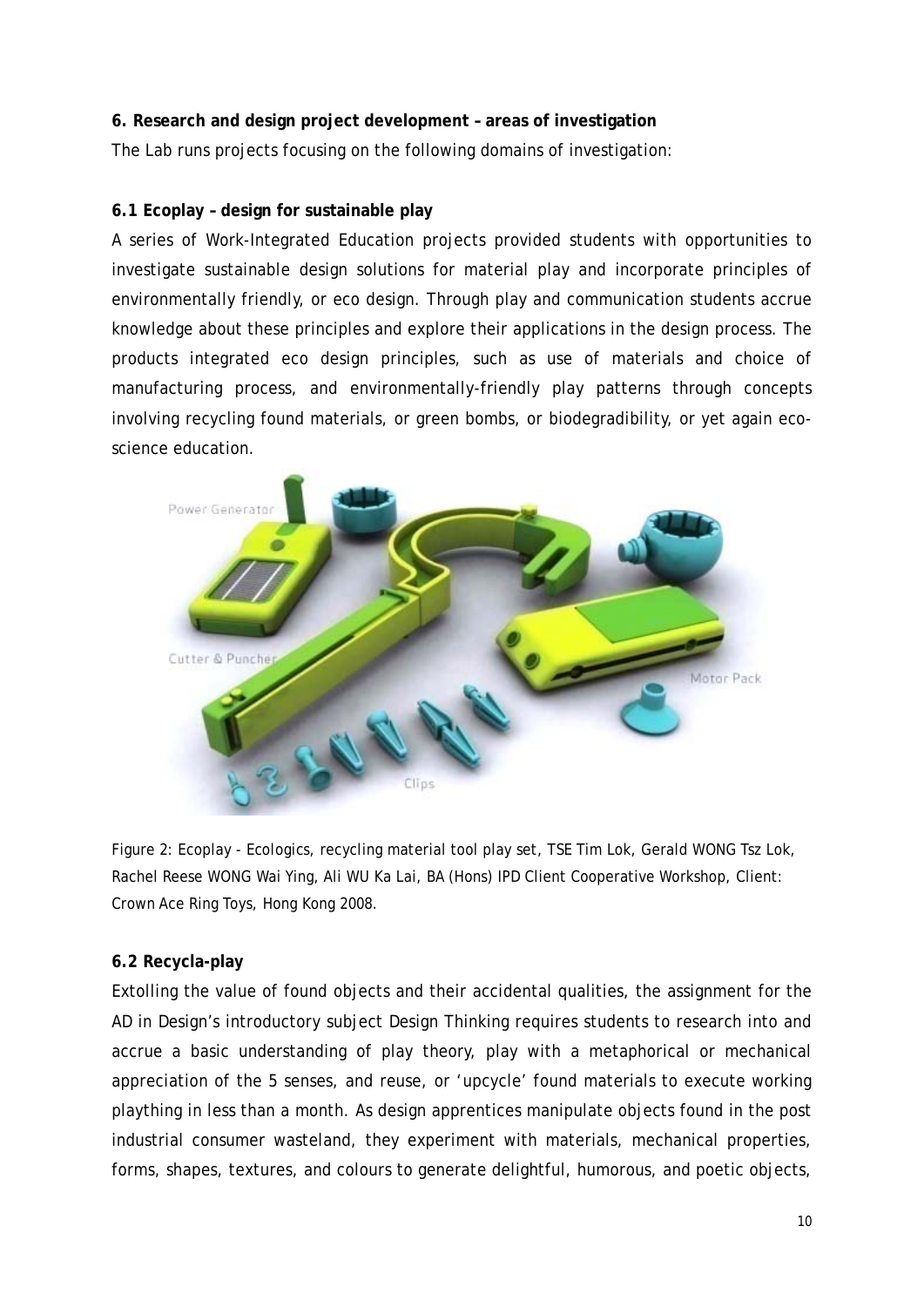while realising first-hand the extent of the waste generated by the consumer society. With play used as an overarching metaphor for the design process, the combination of sensory experiences (for user-centeredness, interaction and human factors), recycling processes (gaining a basic awareness of sustainable materials and manufacturing processes), and research into play (for a holistic, humanistic appreciation of culture), novice design apprentices are provided with an efficient introduction to the fundamentally cultural practice of design. The short, intense nature of the project dove-tailing the jovial innocence of design freshmen produces a very creative context for toy ideas for children and adults alike.



Figure 3: Recycla-play - *Catch & Boom*, parachute cannon. Yummy LAM Man Lei, Design Thinking project, Associate in Design, Hong Kong 2005.

## **6.3 Prosumerism – the Consumer as Producer**

Critical trends in consumer culture are examined and skills for reusing appropriate elements in the industrial culture are identified and practiced: This project aims at helping students understand new critical aspects of product development and consumer behaviour, *which are in turn* a rejection of current product development and consumer behaviours.

Students will develop requisite skills in recognising signs in the industrial wasteland and appropriate elements that can be reused to wear off its cultural influence.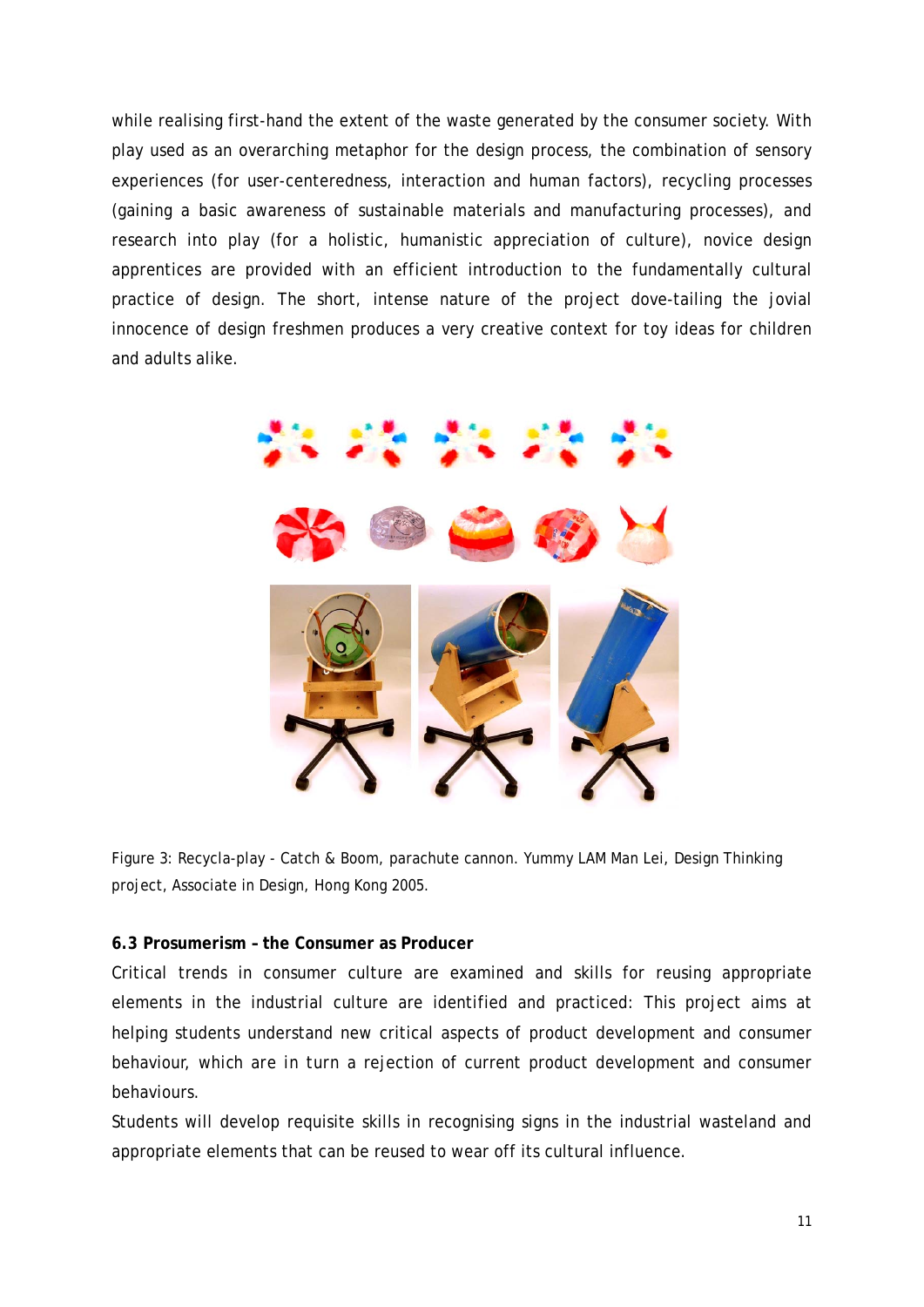An opportunity to develop a critical understanding of current producer/consumer practices, students exhibit findings and projects to share and sharpen their knowledge of design's scope.



Figure 4: Prosumerism - *Bag-a-gag drag workshops*, Creative workshops, MDes, Hong Kong 2006 current.

## **6.4 Design for education**

Design for education – what is the purpose? In a culture where filial piety stands for good reason in lieu of a welfare system, 'educational toys' are perceived as tools to forge children to be better workers. The appreciation of child's right to play in the sense Piaget appreciates it (incremental cognitive development) has little bearing with often conservative manufacturing companies. Whereas parents see their children as investment, manufacturers do not believe in the usefulness of child psychology. Tomfoolery, childcentered absurdity and humour, or free play is rarely integrated in the design for educational products. Educational products designed at the Lab integrate findings from workshops with children in the conception of educational products.

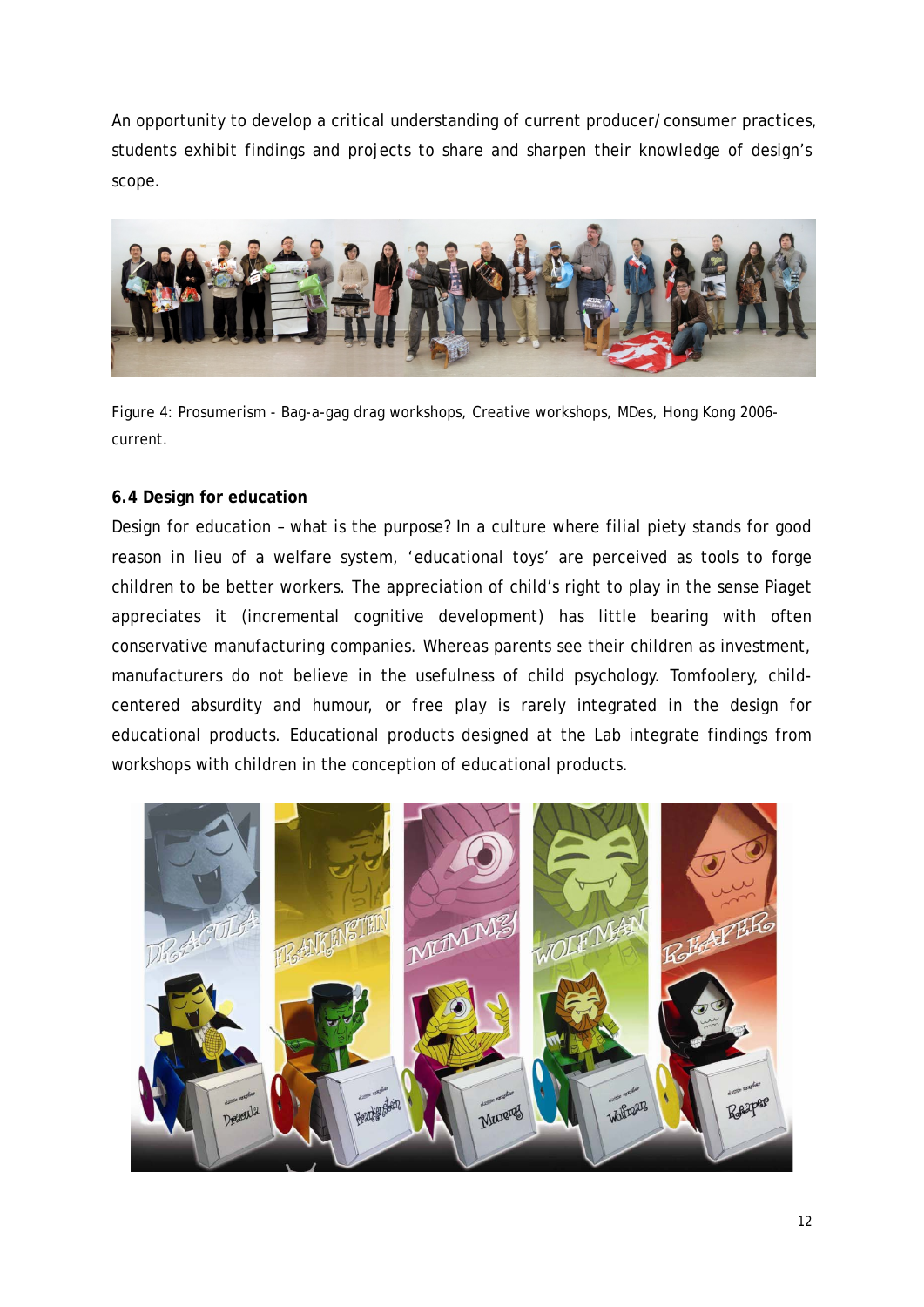Figure 5: Design for Education - *Graveyard Disco*, paper engineering animated assembly kits, NG Him Wing, BA (Hons) IPD Client Cooperative Workshop, Client: Flying Pigs Limited, Hong Kong 2006.

## **6.5 Hackshops: experimental creative toy design workshops**

The Lab has been conducting Hackshops, or experimental creative toy design workshops, twice yearly since 2006, to inspire more structured aspects of its toy design research, education and consultancy programmes and to enhance students' creative output. At these one-day workshops, students hack electromechanical or mechatronic moving toys and use found materials to build working playthings. These have proved an efficient means to foster creative processes for educational toy design programmes, providing an inspirational platform to would-be toy designers.



Figure 6: Hackshops - *Hackshop Critters*, BA (Hons) IPD students, Hong Kong 2006.

## **6.6 Character Toys & Story Play**

Products of the XXth century, licensed, or character toys, are offspring of the toy and media industries. Surfing the post-war consumer wave generated by the Baby Boom, the toy industry was eager to transform the war effort's technological know-how to explore new global market options. Mass-mediated pop-culture characters are a boon for marketers keen on tapping into a wider mental share of consumers' emotions and fantasies to fuel innovation and fend off internationalized competition.

Designs and play patterns generated by the reification of a popular myth derive from an original narrative; they are the interface to a world of motivations and values. Character toys mediate play, and as such combine play with story-telling, inviting players to identify with role models, adapt adventures to their social needs and act out their emotional development.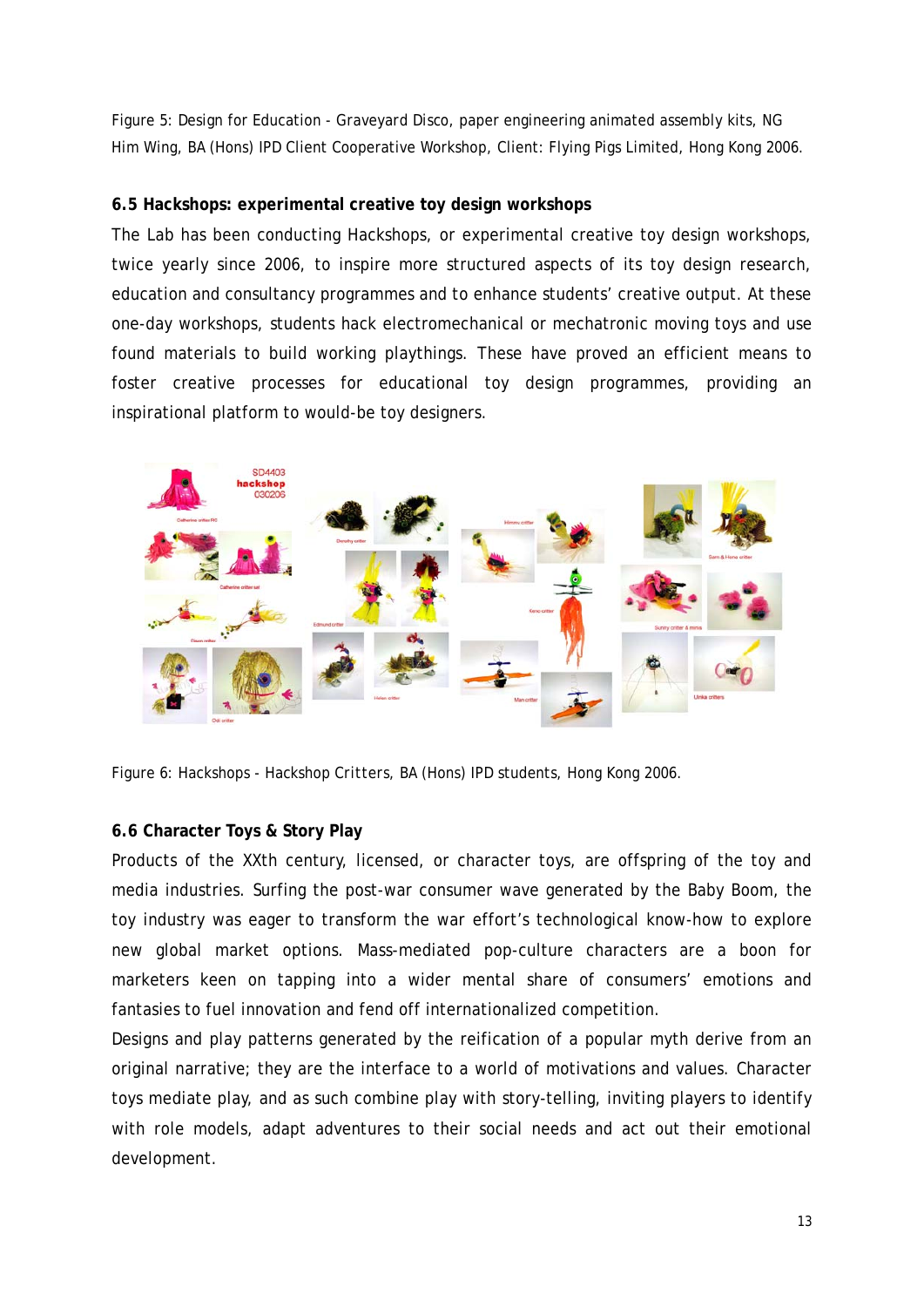Year after year, the share of sales of toys made under license represents up to 25% of all toy sales: conscious that the industry sees the association of a popular character as a possibly winning feature for the commercialisation of a toy, the Lab investigates character toys' impact on current consumer culture, its value as a collector item, and its relevance to identity, emotion and desirability (i.e. the worthiness of these artefacts in regard to an individual's self-realisation) to current toy design practices.



Figure 7: Character Toys & Story Play - *Mixatales*, modular audio story telling action figures. LAI Wai Lok, BA (Hons) IPD Final Year Project, Hong Kong 2009.

#### **6.7 Sensory Play**

Core to play, sensory perception provides toy designers with means to develop experiential narratives for discovery and communication of phenomena. The Lab's creative design curricula suggests sensory play as the theme for design assignments for several subjects, such as Design Thinking, taking cues from German social commentator Friedrich Schiller's contention that Play is "The only opportunity for humans to fully develop their humanity by setting free the two aspects of its double nature: sensation and thought."



Figure 8: Sensory Play - *Feelie Critters*, interactive robot characters based on the 5 senses- Ali WU Ka Lai, BA (Hons) IPD Final Year Project, Hong Kong 2009.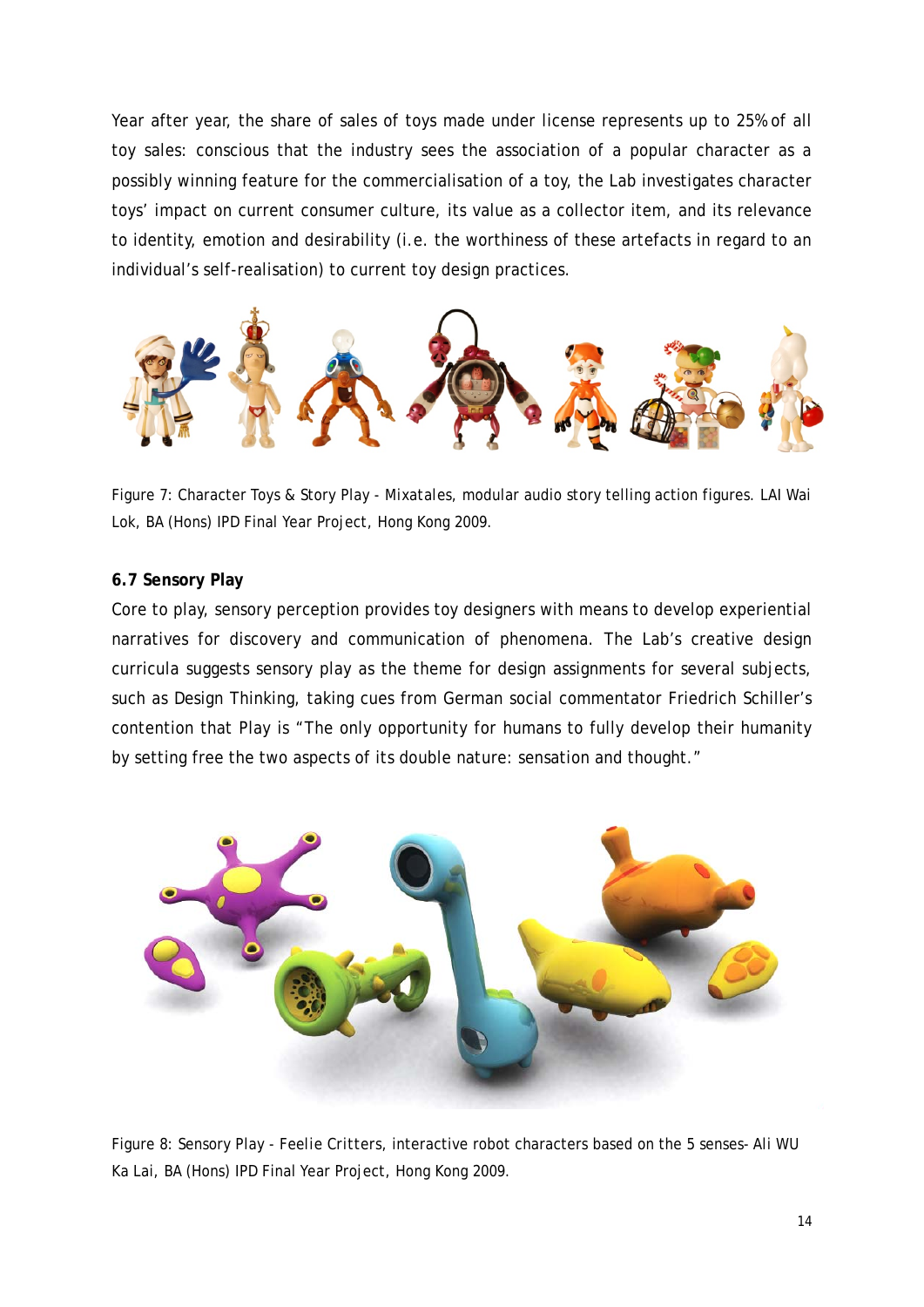#### **6.8 Design for Leisure**

Stress, long hours and unhealthy lifestyles are common conditions for people around the globe. How we spend our precious leisure time is of critical importance for de-stressing and healing. This subject aims at providing students with the skills necessary to recognize how humans have come to separate play from work and contextualize the importance of downtime, play and exercise in our contemporary societies. Students will assess the relevance of the sports and leisure market and explore lifestyle trends, emerging leisure and sports activities to create innovative solutions for the way people play.





#### **6.9 Design Play**

As they learn by doing, SD students at times struggle to appreciate the relevance of many cognitive tools created to improve design practices for the development of a design process. Consequently, SD teachers often find themselves reviewing student project outcomes that may not bear relevance to seemingly well presented projects. This suggests potential discontinuities in students' network of ambitions and perspectives and why they fail to create appropriate learning and design value from their projects.

Interviews with students and colleagues during two pilot Design Play studies suggested that Play would be relevant to the development of a self-directed learning interactive toolkit to enhance capstone project development learning experiences in SD's multicultural contexts. Initial iterations of the toolkit for implementation in SD projects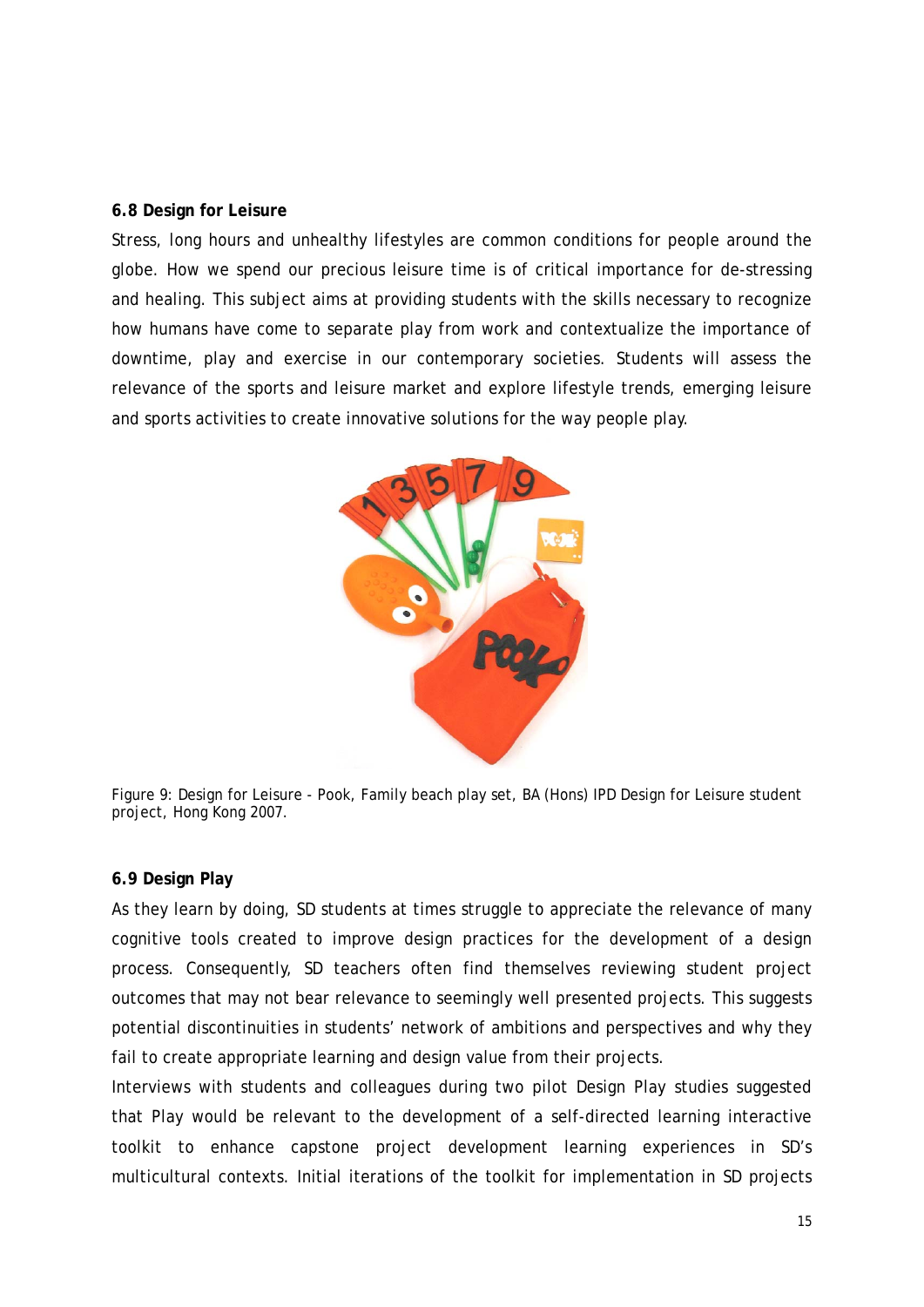help students appreciate the value of linking various steps in the often unstructured creative process, especially during the early stages leading up to the formulation of design specifications for execution and presentation of solutions. Attempting to bridge the Ludus/rule-based game play inherent in structured design processes with the Paidia/free play of creative inspiration, the toolkit is also intended to enable designers reflect on processes created, and facilitate communication of such processes through compelling arguments making the case for the appropriateness of the solutions generated.

## **7. Conclusion: opportunities for the implementation of best design for play practices**

The current global financial crisis spelt closure for more than half of the 8,000 or so mostly HK-owned Chinese toy companies (SCMP, 6 January 2009). This may prove to be a watershed in the industry's post-war history, with bigger corporations more likely to survive. With less competition to worry about, surviving companies will be in a better position to implement new creative toy development planning and management strategies. A reduction in the number of suppliers also means the industry will be in a better bargaining position to forge a new business culture, with possible emergence of brands catering for different consumers. Indeed, no less significant is the possible emergence of a domestic Chinese consumer market, the development of which many economic commentators, local and international, believe Beijing needs to encourage in response to a declining global consumer demand.

With an eye on future implementation of OBM and OSM strategies, the industry will have to adopt new management practices striking a balance between catering for a new cultural profile (the emerging Chinese market), and addressing sustainable imperatives. In this context, an industry that has been traditionally steered by an engineering and/or marketing-led management culture will have no choice other than integrating design thinking and its ability to plan for and work with uncertainty – as mature players.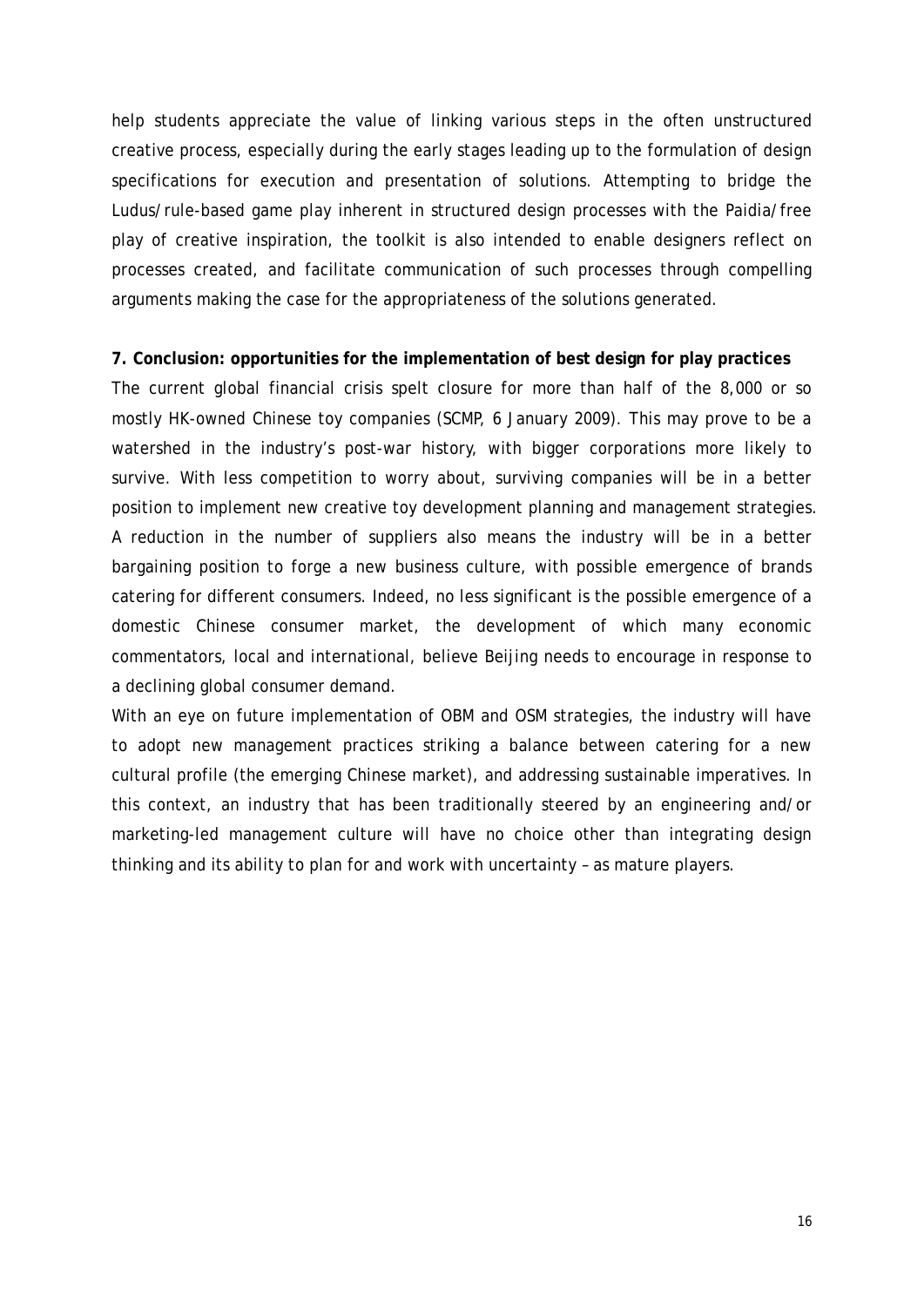



Figure 10: Toy Design Lab activity chart, November 2009.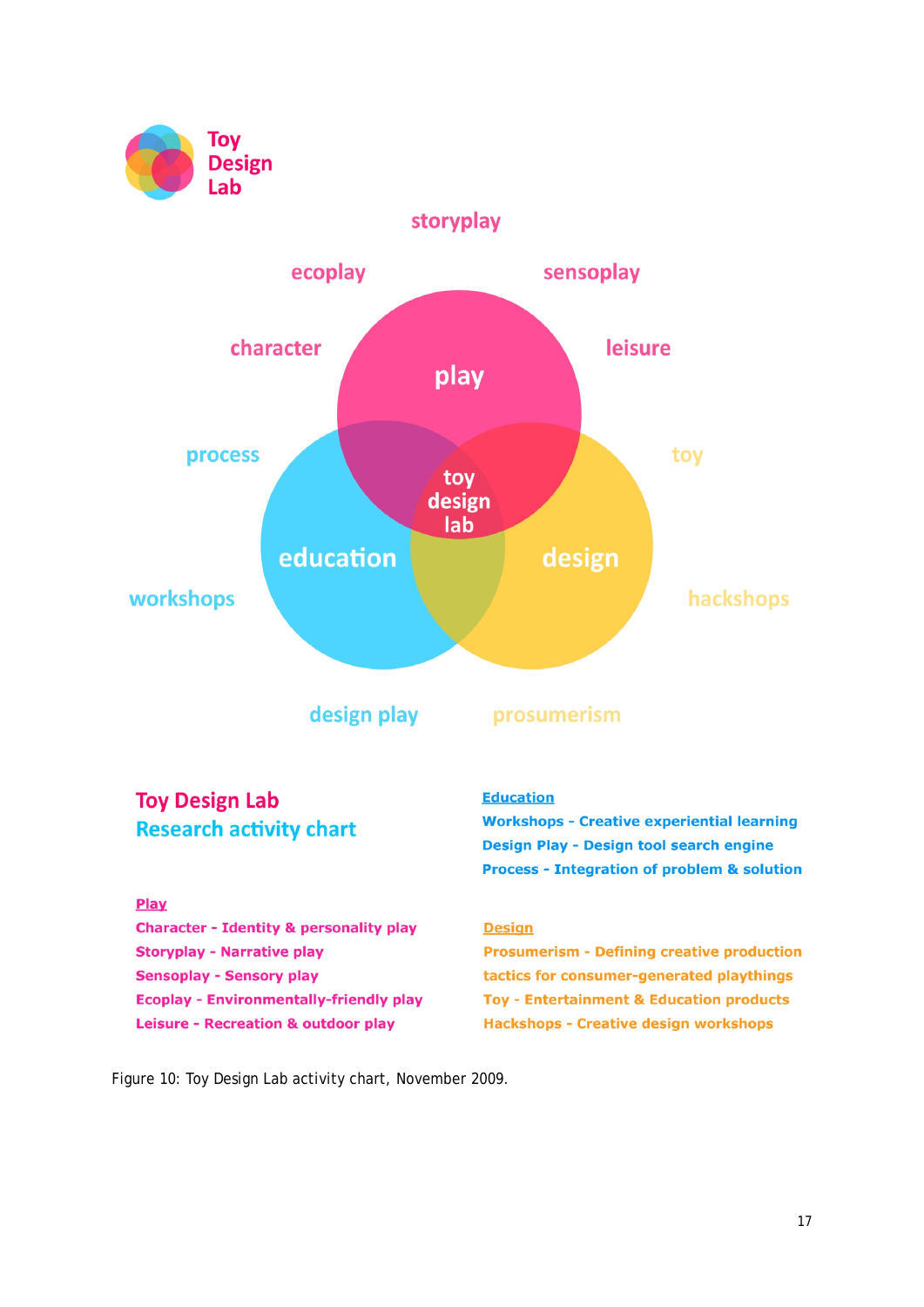#### **References**

- 1. Barthes, R. (1957) *Mythologies*. Paris: Seuil.
- 2. Business of Design Week Education Corner (2008) Available at <http://www.bodw.com/edu/workshop.html> [Accessed 20 September 2009]
- 3. Dean, P. and Fischer, T. (2008) Toying with Safety: a Diplomacy of Pointing Fingers and Saving Face in the Name of Consumer Protection. Technology in Asia, Harvard Asia Pacific Review, Vol. 9, No. 2, spring.
- 4. Hong Kong Toys Council (2006). Available at: http://www.toyshk.org. [Accessed 1 September 2009]
- 5. Huizinga, J. (1938) Homo Ludens: a Study of the Play Element in Human Culture. Boston: Beacon Press.
- 6. IP Lawsuit Cases Increase over 30% in China (2009) Available at <http://www.chinaipr.gov.cn/news/enterprise/528376.shtml>[Accessed 20 September 2009]
- 7. Leclerc, R. (2008) Character Toys: Toying with Identity, Playing with Emotion. Conference proceedings of the 6th Design and Emotion Conference, Dare to Desire, 6–9 October, 2008. Hong Kong: The Hong Kong Polytechnic University.
- 8. Leclerc, R., Dean, P. and Cuni, B. (2007) Think, Make, Play: Toy Design Booklet. Hong Kong: Toy Manufacturer's Association of Hong Kong/The Hong Kong Polytechnic University.
- 9. Leclerc, R. and Wan, B. (2008) Design Play an Inquiry into Tertiary Design Education Processes in Hong Kong's Multicultural Contexts: Student Perspectives. Conference proceedings of the  $4<sup>th</sup>$  DesignEd Asia Conference, Culture as Inspiration, 9–10 December, 2008. Hong Kong: The Hong Kong Polytechnic University.
- 10. Piaget, J. and Inhelder, B. (1966) La Psychologie de l'Enfant. Paris: Presses Universitaires de France.
- 11. Schiller, F. (2004) Letters upon the Aesthetic Education of Man. Letter 15, 1794. Kessinger Publishing.
- 12. Toy Design Lab (2008) School of Design, The Hong Kong Polytechnic University. Available at <http://www.sd.polyu.edu.hk/web/page140> [Accessed 20 September 2009]
- 13. Toys Manufacturers' Association of Hong Kong (2005) Brand Development Opportunities for Toy Manufacturers. The Toys Manufacturers' Association of Hong Kong - TMHK Quarterly Magazine (June Issue) 2005 Available at <http://www.tmhk.net/NewReport.htm> [Accessed 1 September 2009]